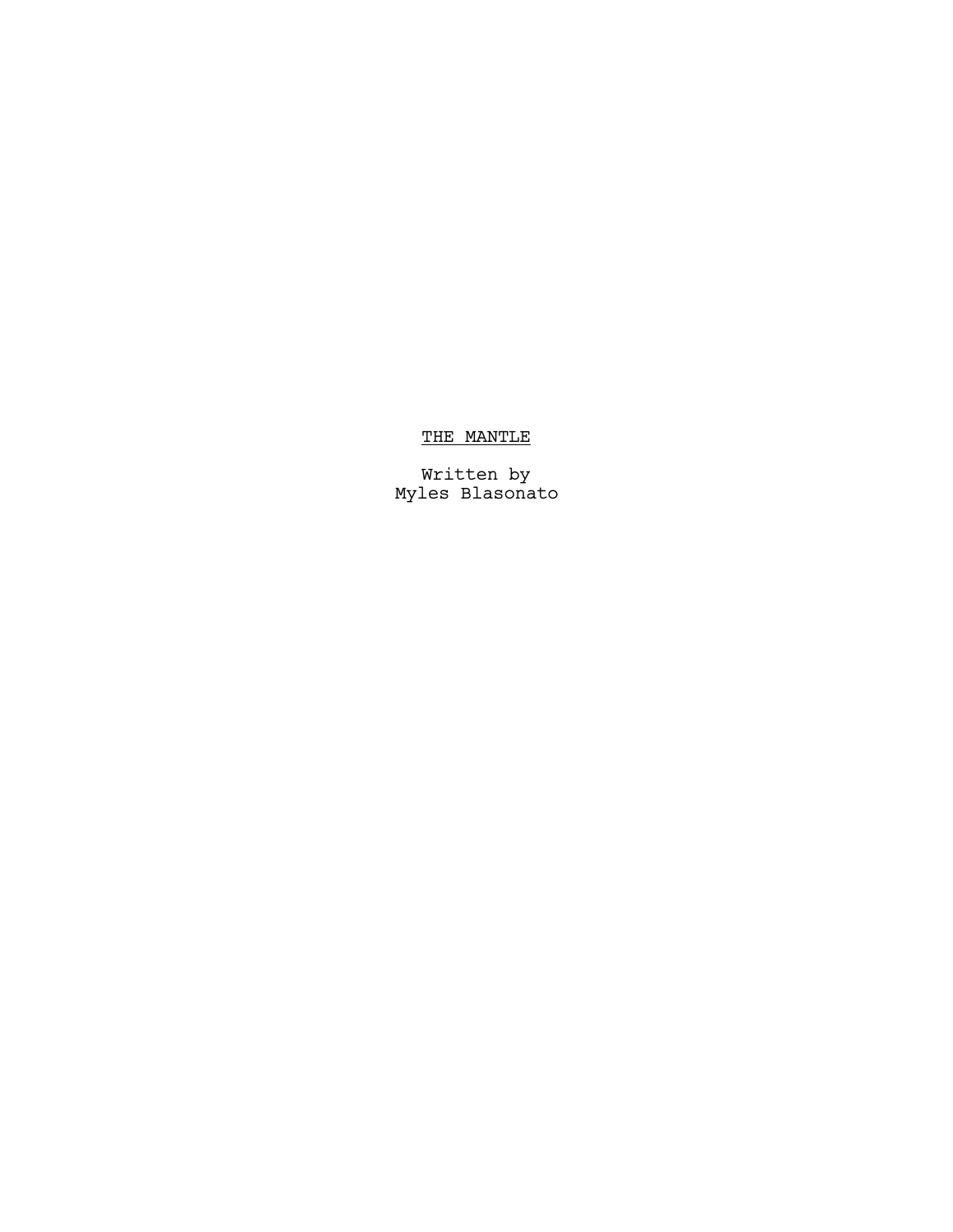FADE IN:

EXT. HOUSE - NIGHT

Rain pours down. An old rundown house.

BANG! BANG! BANG!

Officer, HANK GRIMES, 33, is taking cover next to the house's entrance door with his firearm raised.

Officer, JOHN BLAKE, 30, is doing the same on the opposite side.

Hank nods to John.

John nods back.

BASH!

INT. HOUSE - LIVING ROOM

The front door falls to the ground.

Hank, gun raised, quickly enters. John follows.

Hank looks at John and points to the kitchen with his head.

John nods and takes cover next to the kitchen entrance. He looks at Hank.

Hank takes cover next to the bathroom door.

Hank raises his hand...

3 fingers...

2 fingers...

1 finger.

INT. HOUSE - KITCHEN

The kitchen light flickers. Numerous plates are scattered on the tiles. The dinner table has food scraps and half empty glasses.

John enters the kitchen, gun first.

He notices a red substance smudged over a couple of tiles.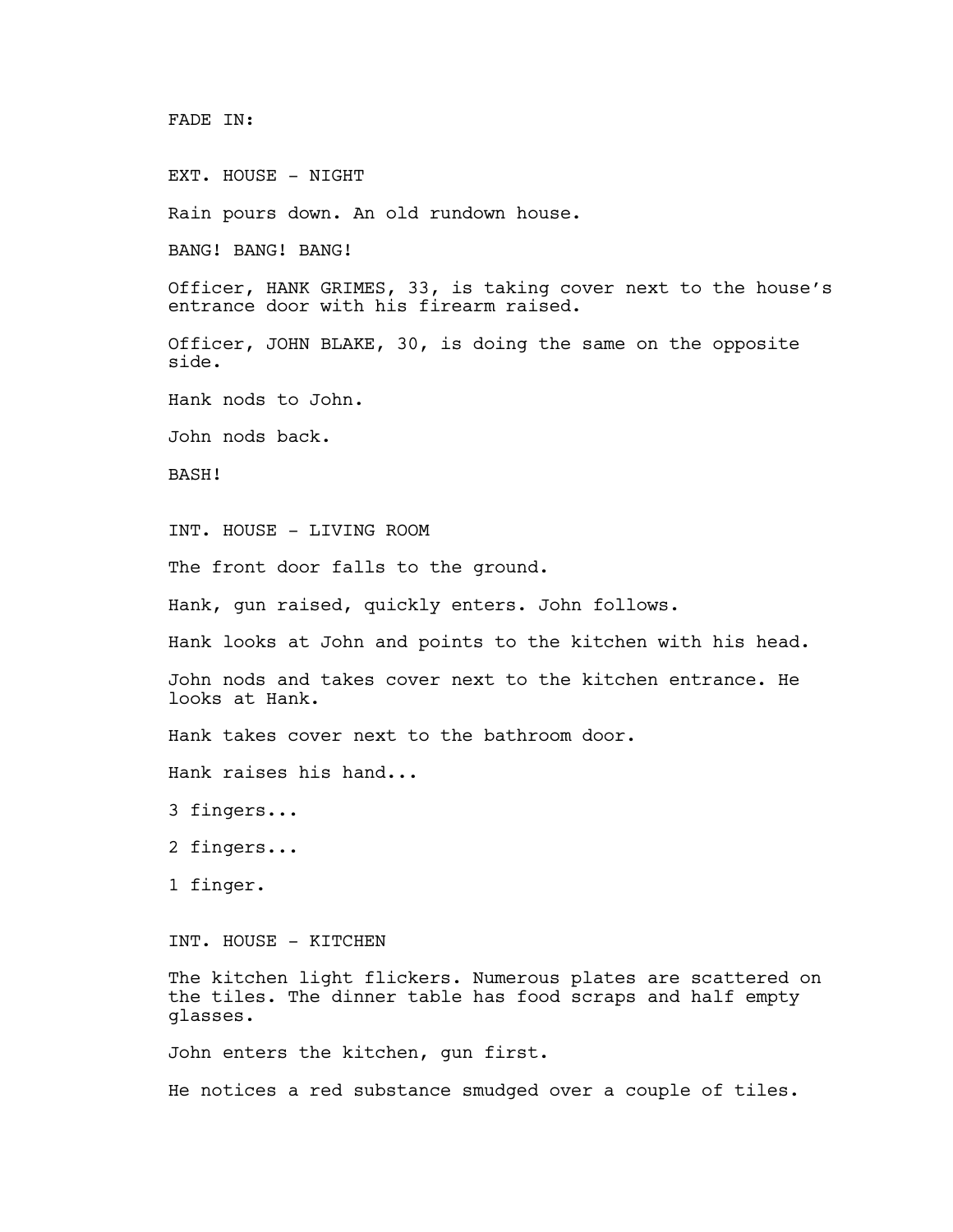John kneels down, touches the red substance and rubs it with his thumb and index finger.

John stands and walks over to the fridge.

He spots a note stuck to the fridge written in blood.

John grabs it.

ON NOTE:

## "I LOVED THEM. I'M SORRY.

 $J''$ 

BACK TO SCENE.

CRACK!

INT. HOUSE - BATHROOM

A bolt of lightning lights up the dark bathroom for a moment. A broken shower curtain lays on the tiles. The medicine cabinet mirror is shattered.

Hank enters the bathroom with his gun aimed straight ahead.

He turns to the left and then to the right.

Hank walks over to the sink under the medicine cabinet.

He inspects it further.

Pills rest near the drain hole.

Hank opens the medicine cabinet and notices an empty medication bottle. A Polaroid is rolled up inside.

Hank unscrews the bottle cap and takes out the photo.

He straightens out the photo to reveal a man, woman and child, smiling, outside. Behind them balloons are tied to the legs of an outdoor table; a strawberry birthday cake in the centre.

ON PHOTO:

"HAPPY 10th BIRTHDAY, JAY. MUM & DAD LOVE YOU VERY MUCH. - LOVE JACK & JULIE."

A woman SCREAMS.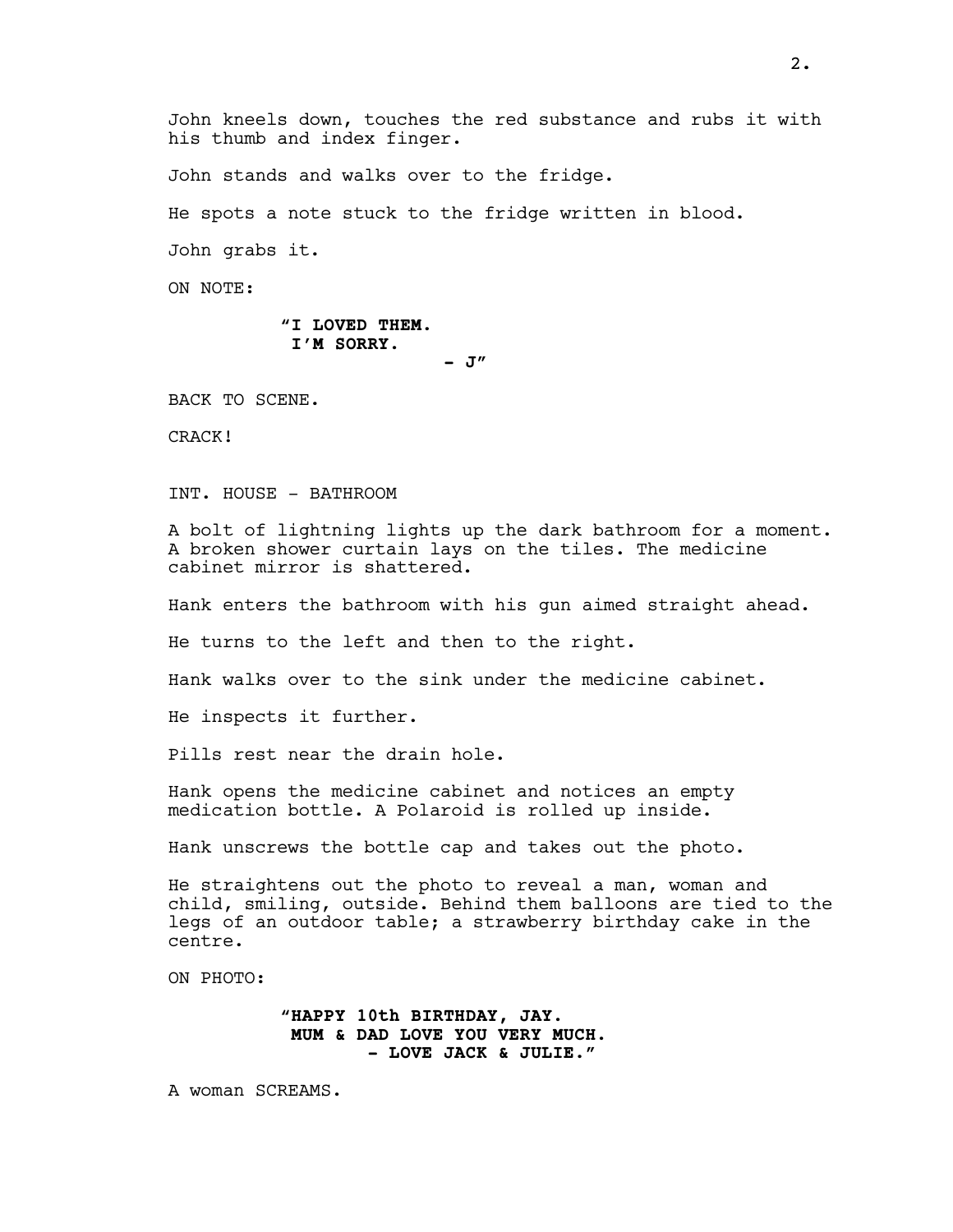BACK TO SCENE.

Hank drops the note and races into the living room.

INT. HOUSE - LIVING ROOM

John is looking over at the stairs aiming his gun.

Hank enters the living room gun first.

John looks at Hank and points toward the stairs with his head.

Hank nods.

Hank cautiously walks over to the foot of the stairs and looks upstairs.

INT. HOUSE - UPSTAIRS HALLWAY

Hank enters the upstairs hallway.

John follows behind.

There are broken paintings on the walls and broken ceramic on the carpet. A phone off the hook hangs from a small hallway table.

A girl WHIMPERING.

Hank looks at John.

John points to the first room on the left.

Hank grabs the door knob and attempts to turn it. It's locked.

A girl CRYING.

Hank looks at John.

John turns to face the second room on the right.

John moves closer to the door and puts his ear up to it.

INT. HOUSE - BEDROOM

The door knob slowly turns and the door swings open.

Hank enters and John follows.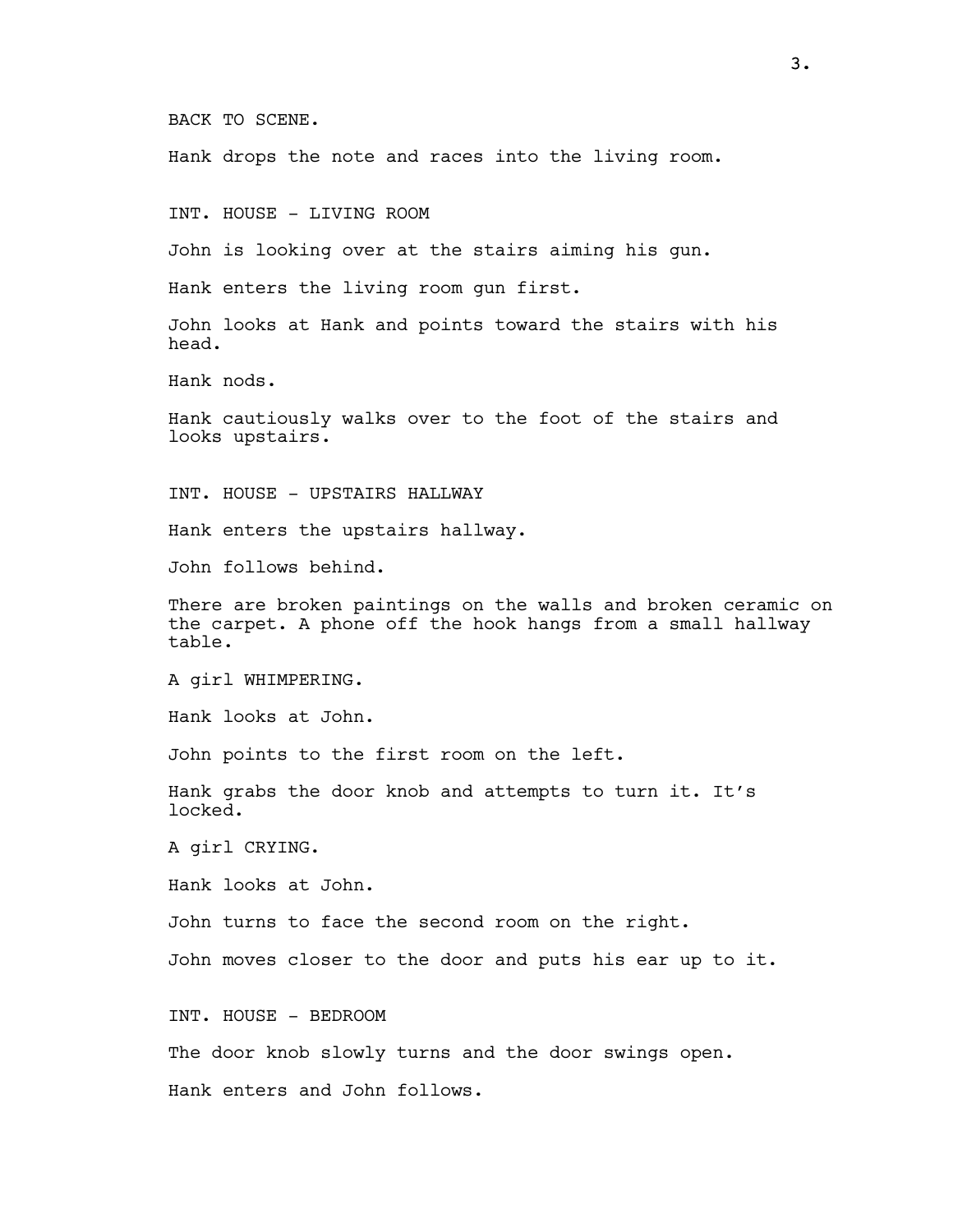A child's bedroom. Toys are scattered around the room. Some of the fluff from the soft toys cover the floor and bed.

A laptop on a desk next to the bed is playing a video.

John begins examining the room.

Hank approaches the laptop.

ON VIDEO:

A woman crying on her knees in the bedroom. A man standing over her with a knife. His face can't be made out.

> WOMAN (crying)  $"W$ hy...? (beat) Your own family...?

The man is unresponsive for a moment.

He raises his knife and slices the woman's throat.

She falls to the ground.

BACK TO SCENE.

A hand taps Hank on the shoulder.

Hank quickly turns around, gun raised.

John instinctively moves out of the way and protects his chest.

Hank calms down.

So does John.

John points at the wardrobe.

The wardrobe door opens.

Hank covers his nose to block out the smell.

John looks at Hank.

The woman from the video's dead body is laying on the floor next to a young boy's dead body.

Blood covers the wardrobe interior.

Next to the boy's body is a key.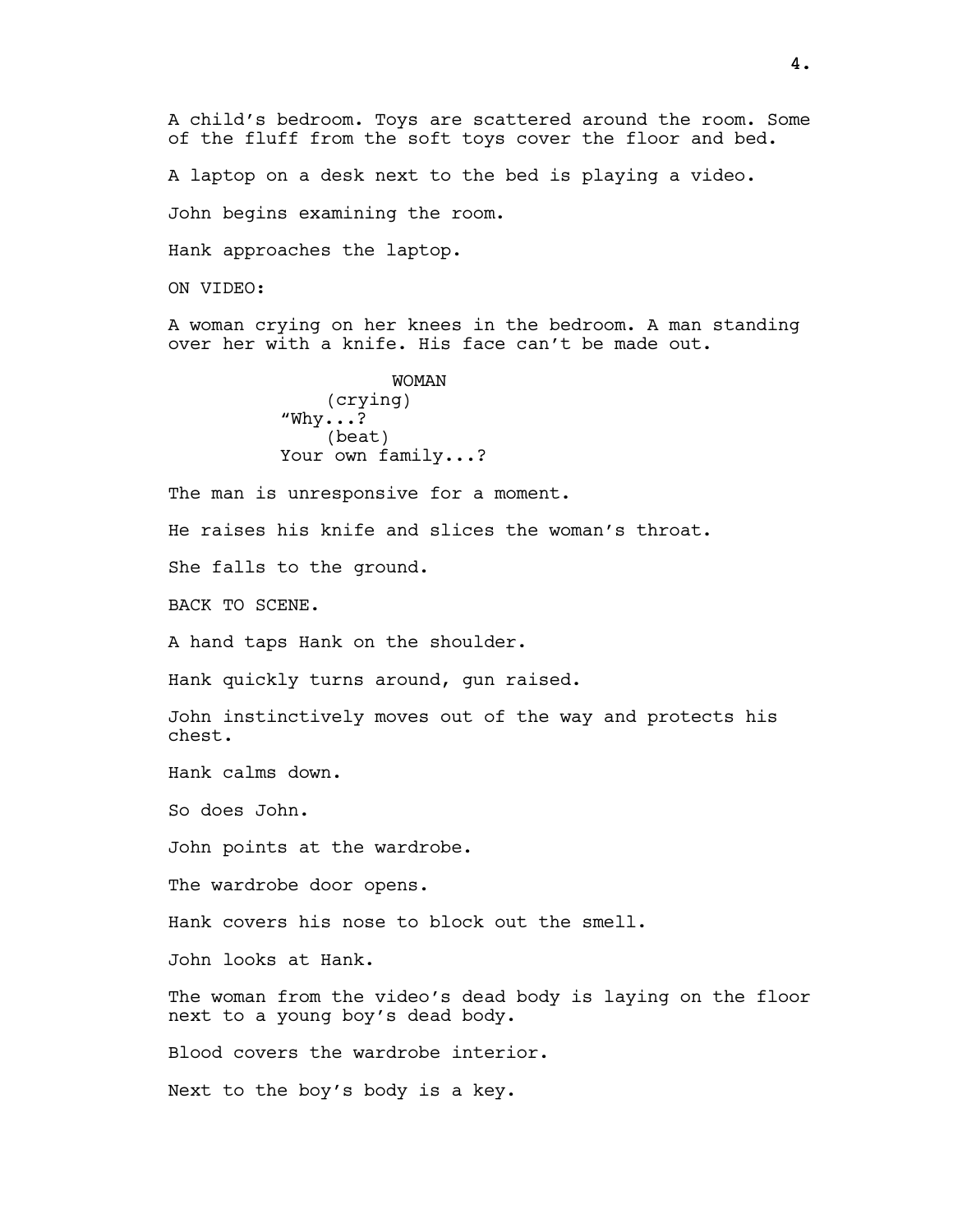Hank picks it up.

INT. HOUSE - UPSTAIRS HALLWAY

The room on the right's door opens.

John enters the hallway followed by Hank.

Quiet murmurs can be heard coming from the locked room.

John and Hank look at each other and nod.

Hank takes out the key from his pocket.

INT. HOUSE - GUEST BEDROOM

A MAN, 55, with blood on his clothes paces back and forth. He's holding a knife.

> MAN (to himself) I had to do it. I had to do it. I had to do it. I had to do it. I had to do it...

CRASH!

The door falls to the ground.

The man is startled.

Hank and John enter with their guns aimed at the man.

JOHN FREEZE!

HANK DON'T MOVE!

The man recognizes John. Stares at him.

MAN I had to do it. I had to do it. I had to do it. I had to do it. I had to do it--

Hank looks at John.

John's not responsive.

Hank turns to the man: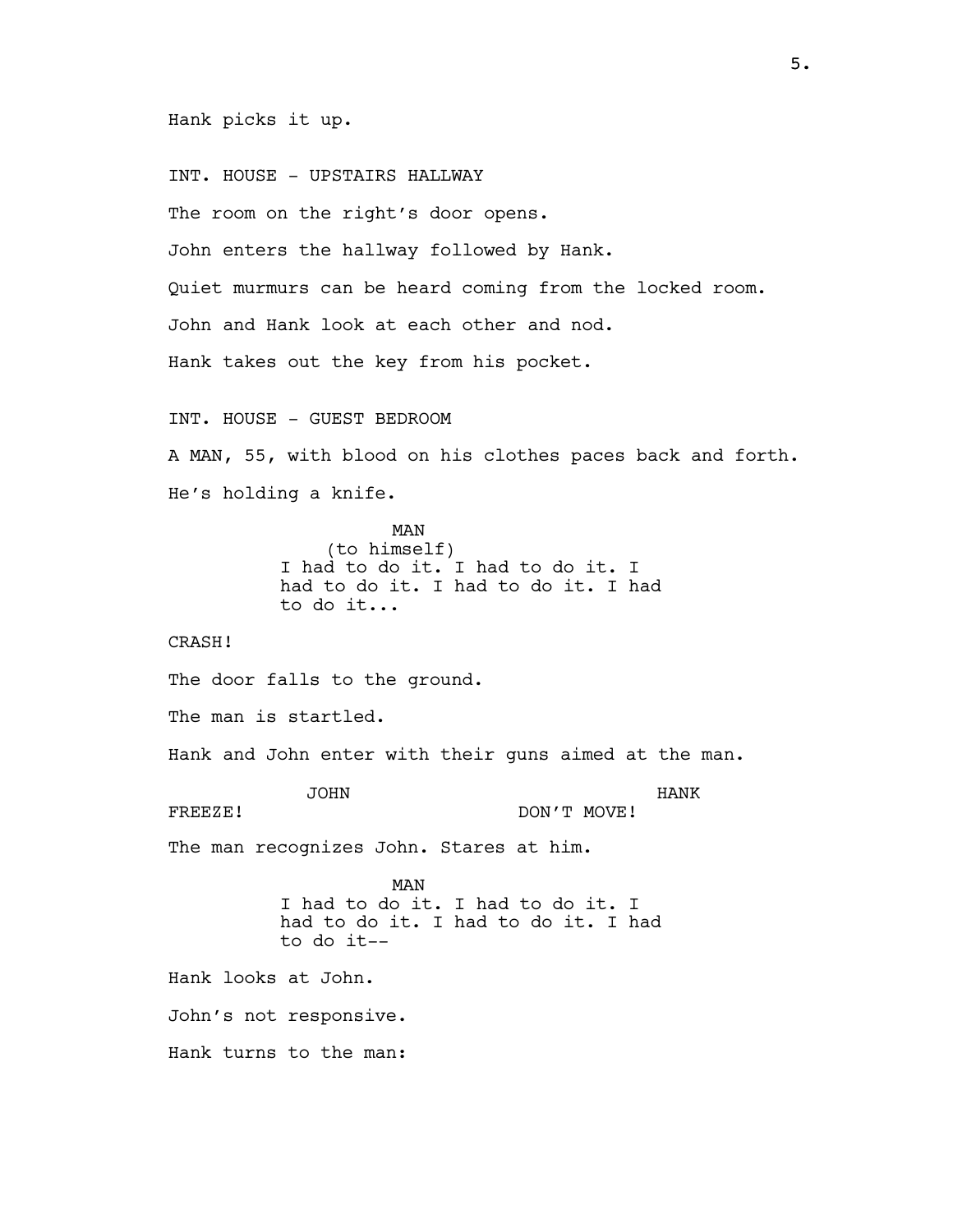HANK

TOSS YOUR WEAPON TO THE SIDE, PLACE YOUR HANDS BEHIND YOUR BACK AND GET ON THE FLOOR!

The man stares at Hank repeating himself.

HANK (CONT'D)

NOW!

The man looks at John.

MAN I had to do it... Jay.

OVER BLACK:

BANG! BANG! BANG!

FADE IN:

INT. HOUSE - GUEST BEDROOM

Hank awakes, groggy, and notices the man's dead body laying in front of him. Two bullets through the chest.

Hank realizes he's cuffed to a chair.

JOHN (O.S.) How ya feeling...?

HANK (groggy) J-John...?

John enters holding the man's knife.

JOHN Crazy, right??

Hank's in pain.

He looks down and notices he's been shot in the stomach:

HANK (in pain) What's going on??

(MORE) JOHN You know... On my tenth birthday, my mother baked the most amazing strawberry cake... I'll never forget the taste.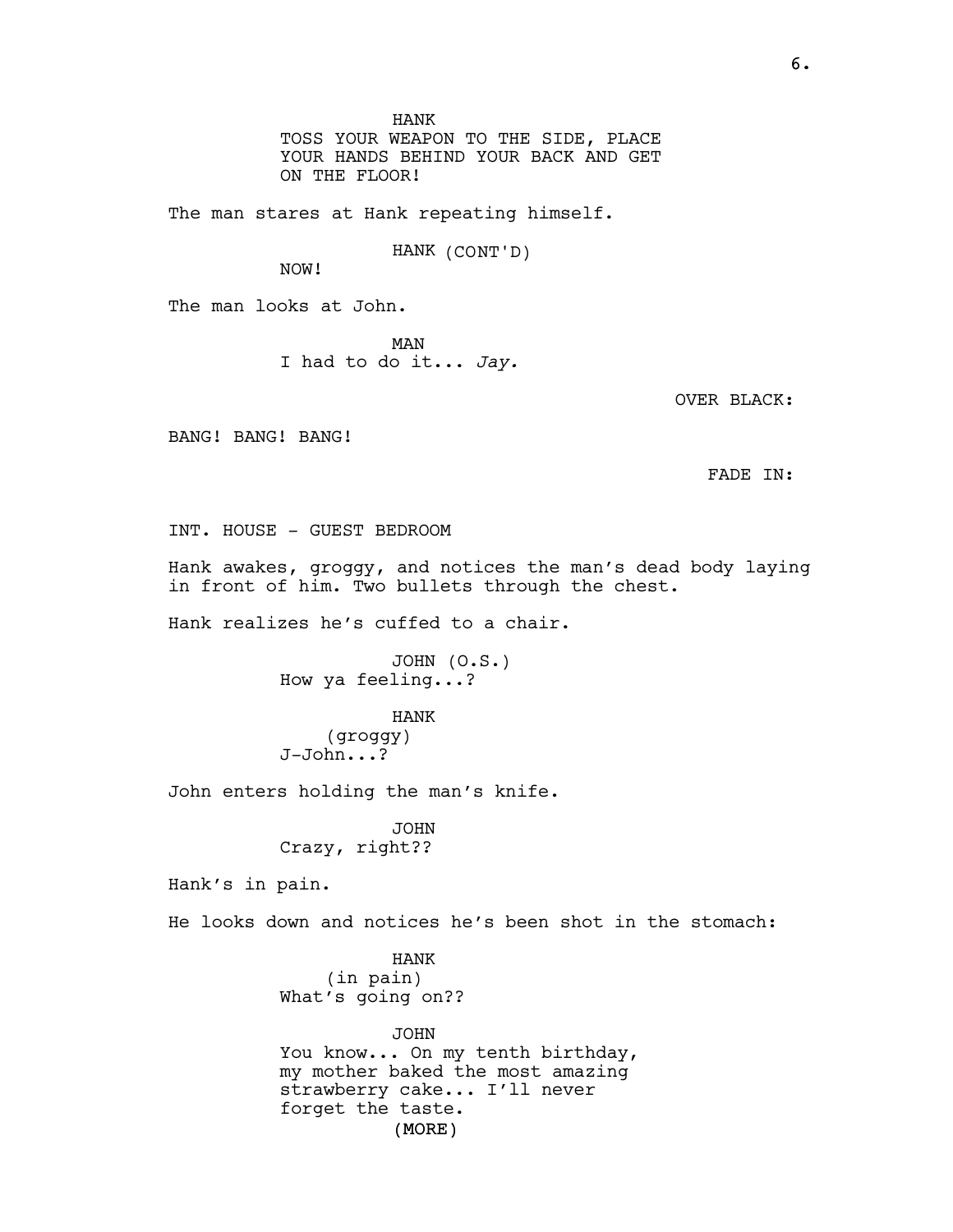JOHN (CONT'D) The strawberries were freshly picked from our garden. It took her hours. (beat) Unfortunately, my father hated it... He was never happy with anything my mother did... (beat) So he killed her. Shot her twice. Hank slips a needle out of his thumb. Begins picking the handcuffs' lock. JOHN (CONT'D) I guess he had a point. You see, mom always wasted time on things like this. Instead of looking at the bigger picture, like my dad did. (beat) My father married again. Seven times, actually. (beat) He killed every single one. (beat) Took me under his wing. Showed me how to kill and how to get away with it.

Hank is still picking the handcuffs' lock.

JOHN (CONT'D) After a few years. As I learned more and grew wiser. I gave my father suggestions on improving our workflow. It was my idea to join the force.

Hank picks the handcuffs.

They pop open.

HANK The man. He's name is Jack.

JOHN You should've applied for detective, Hank. You have a natural ability to see things most people can't.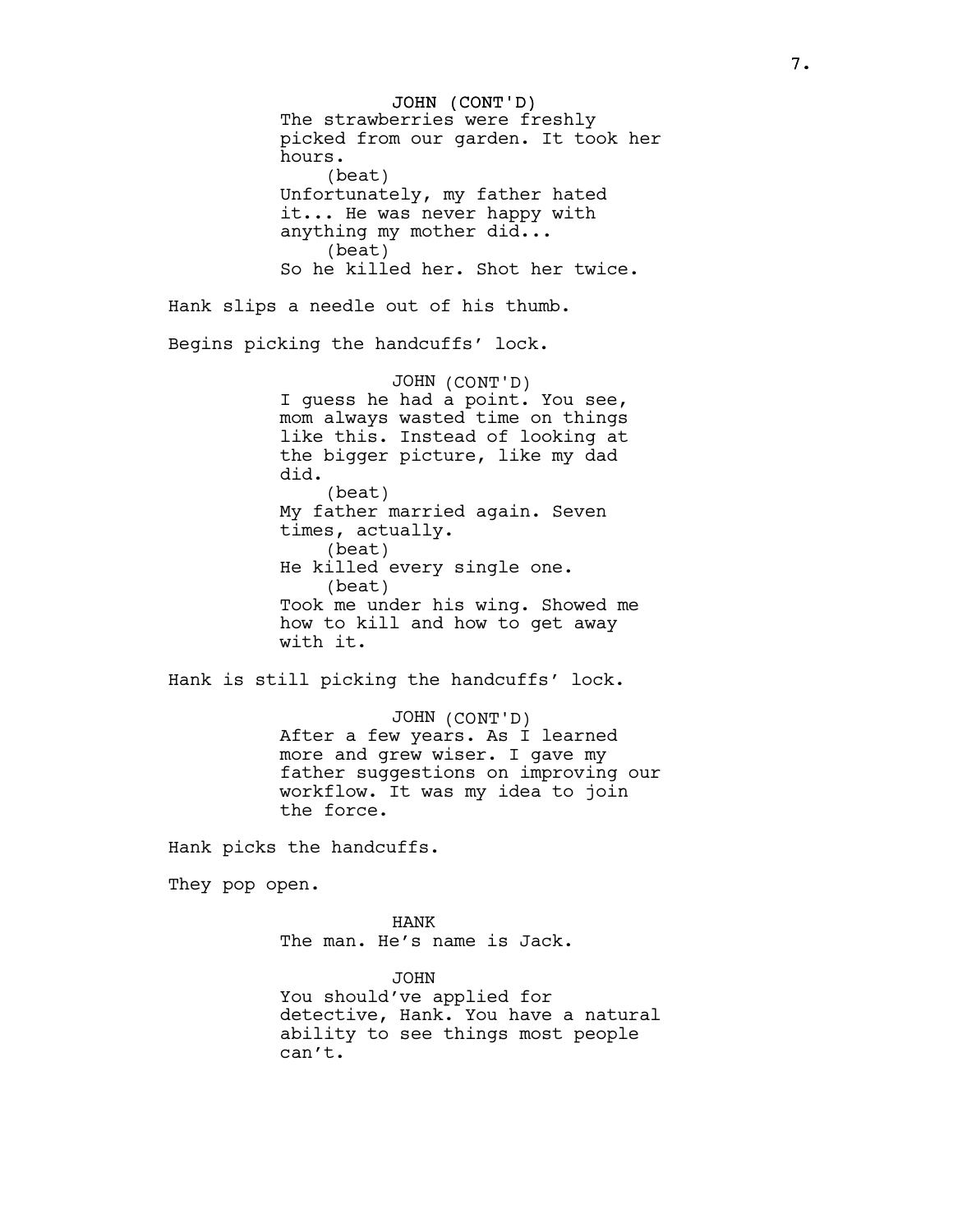HANK What would Julie think if she saw you, now... Jay?

JOHN She'd be proud. The father became the son and the son, the father...

HANK Your mother was never a killer... She loved you and your father!

Hank looks down at his boot.

A hidden firearm.

## JOHN

She loved herself! Do you think she did anything for me?! Or for my father?! She was a selfish person! (beat) My father slowly began turning into my mother. He become a nagging, selfish and weak human being. I couldn't allow that to happen. I told him how pathetic he was... (beat) And what does he do...? He ONLY kills his stepson. What a joke?! (beat) How about wife number seven?! Huh?! (beat) I claimed my birth right! I did what my father could no longer do! (beat) Sorry, Hank... You know too much.

John raises his gun...

BANG! BANG! BANG!

John is dead on the floor next to his father. Hank pushes the button on his shoulder radio:

## HANK

This is Officer Hank Grimes. I need immediate assistance. I have two men down including an Officer. I repeat... I have two men down including an Officer.

Hank looks at the dead bodies of John and his father.